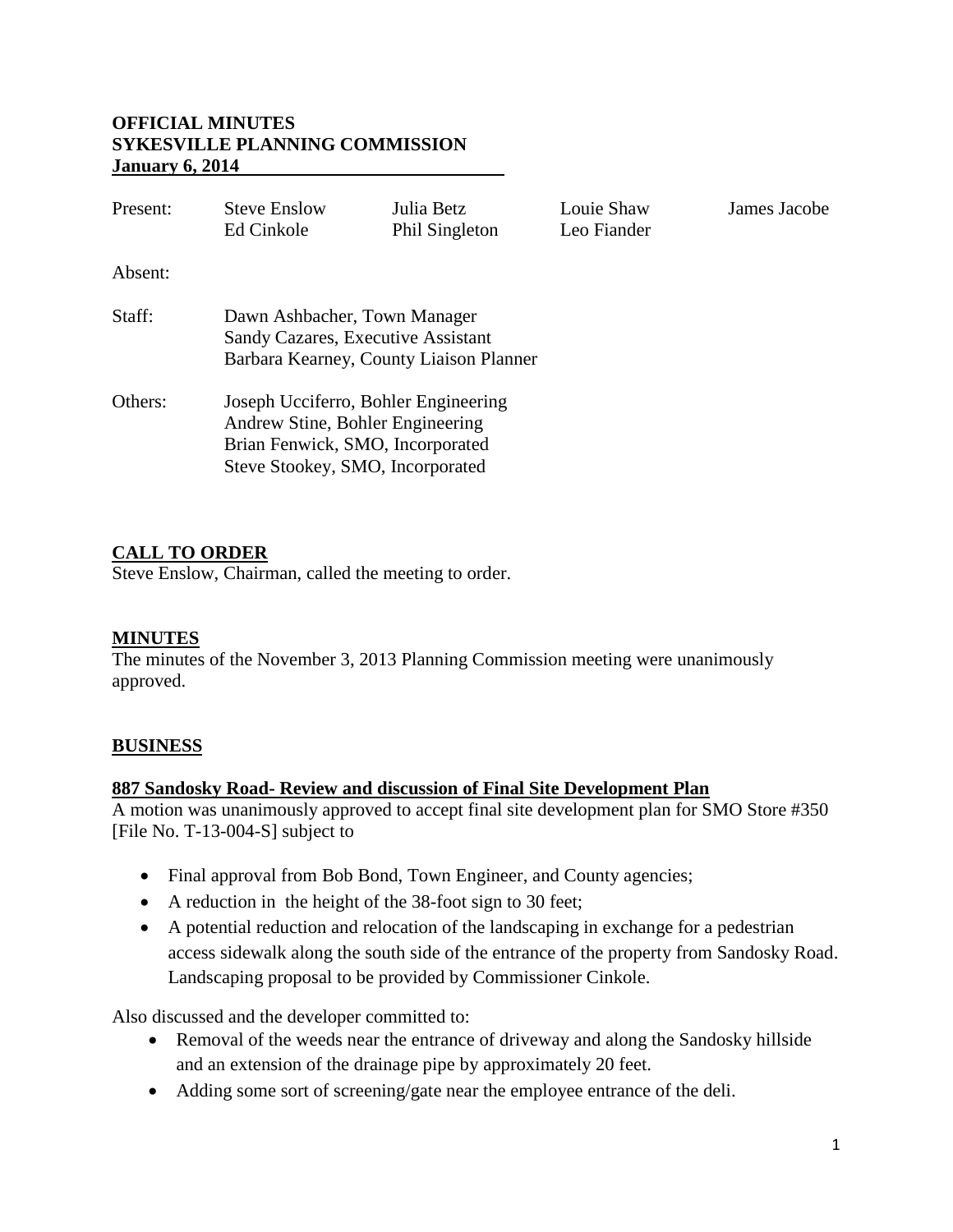# **Joint Mayor and Town Council and Planning Commission Debrief**

Commissioners shared feedback and suggestions for improvement regarding the December 18, 2013, joint meeting with the Mayor and Town Council. Overall, the Commission found that the meeting was useful. They found it to be helpful to have the Town Attorney, Dennis Hoover present to help define the roles within the process and clarify the responsibilities of the Council and the Planning Commission. It was also helpful to get both groups on the same page. As for the Program Open Space Discussion, they found it beneficial for the Council to hear that the Planning Commission takes its direction from the Town Master Plan.

#### **Update on Program Open Space Land Conversion**

The Commissioners asked for an update regarding the Program Open Space Land Conversion. The Town has asked the Town Engineer to see if there is one acre of land within the Patapsco Overlook Parcel that would be of equal recreational value (not in flood plain, buildable parcel). Also, a Phase I Environmental Assessment will need to be completed on any parcels that are submitted to the State.

#### **Update on Potential Development off of Schoolhouse Road**

The Commissioners asked for an update regarding the potential development off of Schoolhouse Road. This topic will be discussed at next Mayor and Town Council meeting scheduled for January 27, 2014. The Town could consider rezoning the property to R-20,000 or proceed with a text amendment if there is support from the Council at the next meeting.

#### **Update on Parking Impact Fees**

The Commissioners asked for an update regarding the parking impact fees that were discussed at the Joint Mayor and Town Council and Planning Commission meeting. There were no updates.

#### **Update on Warfield**

The Commissioners asked for an update regarding Warfield. The Town has been reviewing the Master Plan. Text changes will be needed. The current Master Plan states, "Under the initial plans for Warfield, mixed use residential zoning was considered in addition to local business retail zoning. There are concerns raised by the Planning Commission that these uses are incompatible for the viability of the project and conflict within the context of the existing Town." The Commission said this may not reflect the current sentiment of the Commission.

#### **Linden Avenue**

A property owner of a lot off of Linden Avenue would like to reconfigure lots. This may require the creation of a flag lot. The Planning Commission noted that flag lots are discussed in the Small Town Planning Guidelines and in the past the Town has not endorsed flag lots or use in common driveways.

Creating an extension to Conaway Drive was suggested as well as possibly extending to Linden Avenue, but in the past, it was determined that Conaway was too narrow for emergency vehicles. It was suggested that the Town ask the property owner/developer how they would handle maintenance related items of a use in common driveway over time following first generation owners.